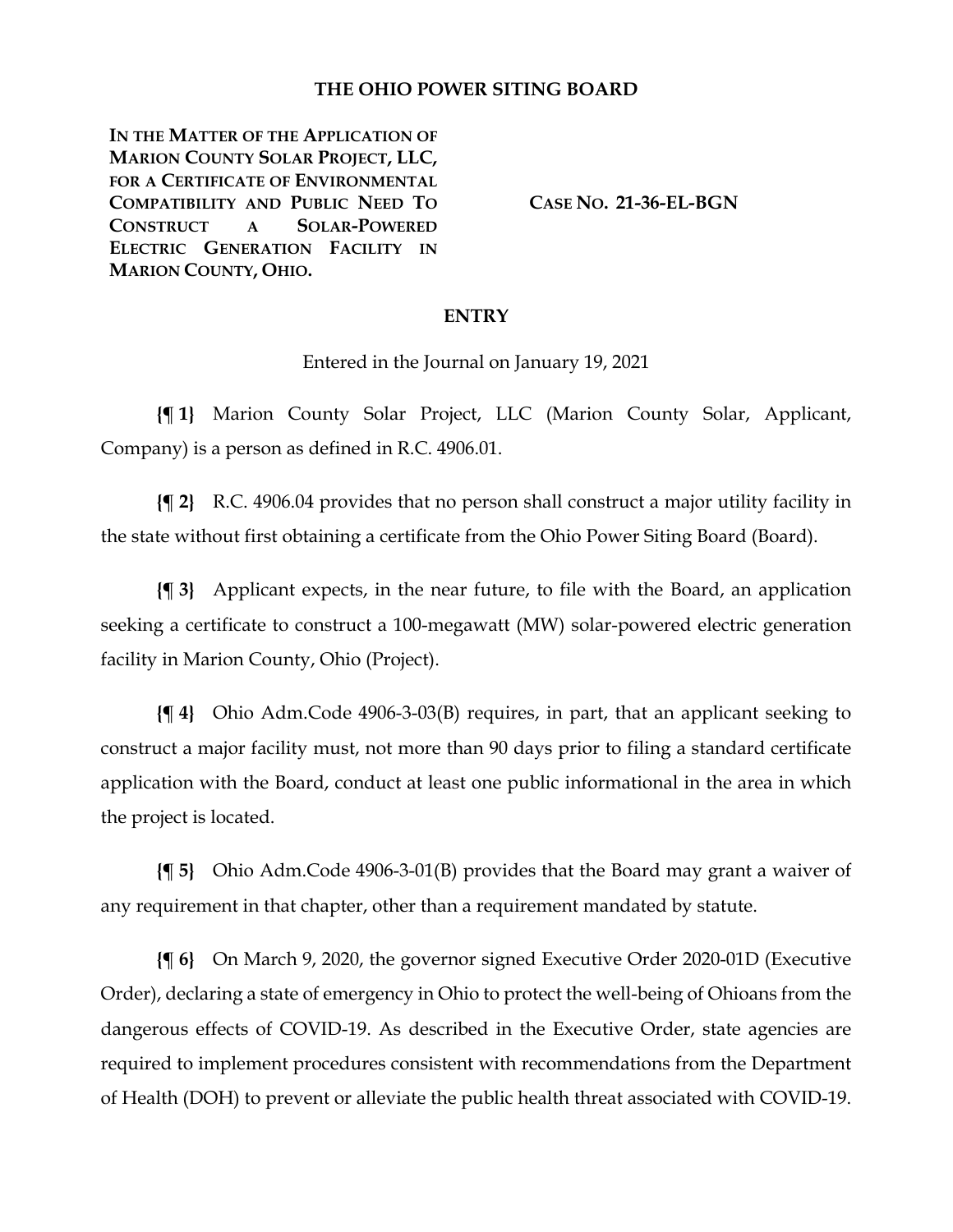Additionally, all citizens are urged to heed the advice of the DOH regarding this public health emergency in order to protect their health and safety. The Executive Order was effective immediately and will remain in effect until the COVID-19 emergency no longer exists. The DOH is making COVID-19 information, including information on preventative measures, available via the internet at coronavirus.ohio.gov/.

**{¶ 7}** Pursuant to R.C. 3701.13, the DOH has supervision of "all matters relating to the preservation of the life and health of the people" and the "ultimate authority in matters of quarantine and isolation." On March 12, 2020, the Director of the DOH issued an Order indicating that "all persons are urged to maintain social distancing (approximately six feet away from other people) whenever possible."

**{¶ 8}** On January 13, 2021, Marion County Solar filed a motion for waiver of Ohio Adm.Code 4906-3-03(B) and requested expedited treatment of such waiver. Applicant seeks this waiver due to concerns surrounding COVID-19. The Company argues that the ongoing COVID-19 pandemic and its effects on the gathering of large groups of people justifies a waiver of the requirement that the public informational meeting must occur as an in-person meeting, held within the project's vicinity. The Applicant requests that the Board, in recognition of the ongoing COVID-19 pandemic and the continued state of emergency in Ohio, grant Marion County Solar's waiver and, thereby, authorize the Company to implement, lieu of the normally required in-person informational meeting, an alternative, multi-pronged public information program. The Company-proposed alternative public information program would include, among other things, the Company conducting the required public information meeting virtually and telephonically, instead of in-person at a location within the Project's vicinity.

**{¶ 9}** More specifically, as outlined in its motion for waiver and memorandum in support, the Company intends to: (a) conduct a virtual public informational meeting (VPIM) that will be hosted through a platform capable of hosting hundreds of participants, each of whom will be able to connect to the VPIM by telephone or an internet link; (b) provide notice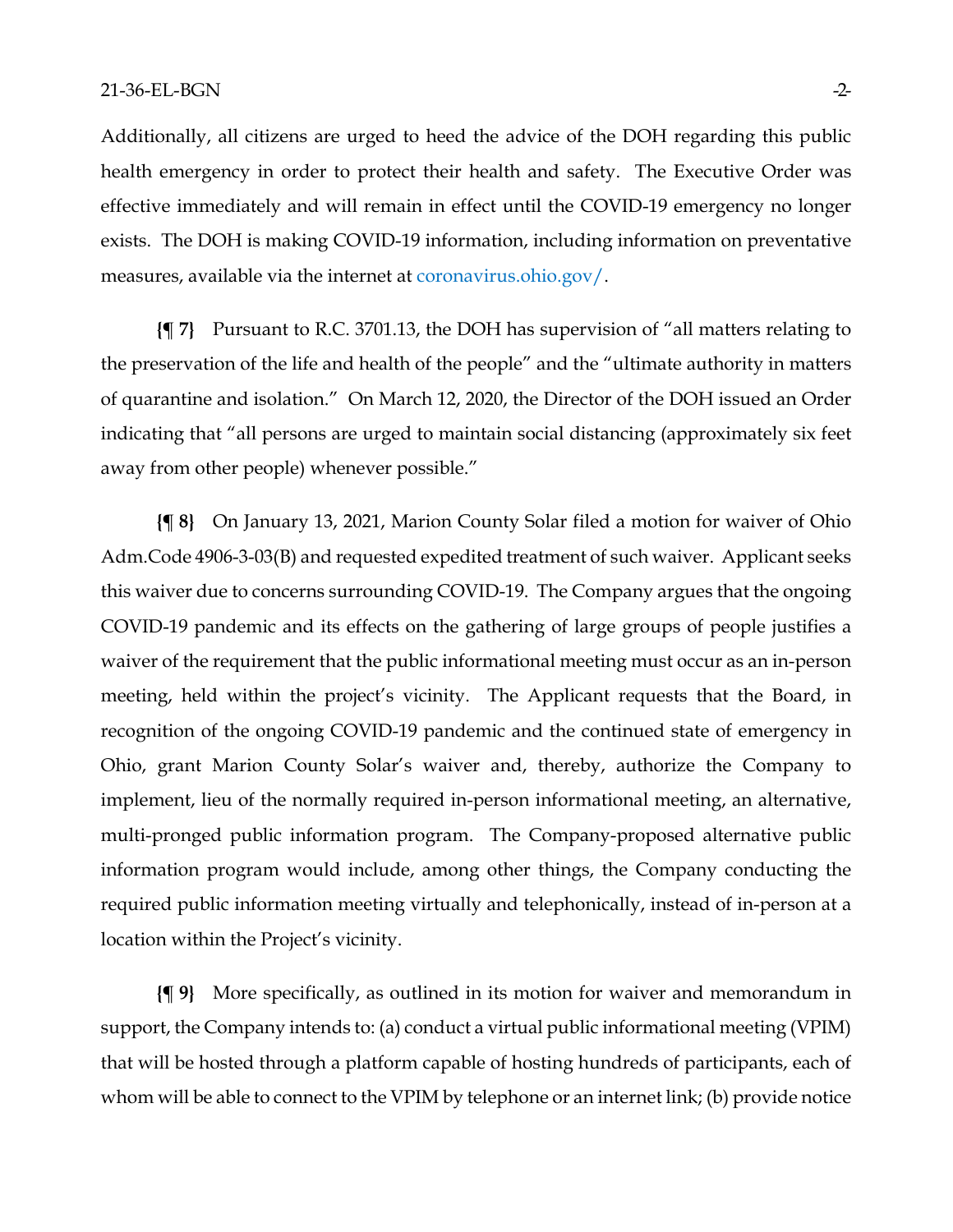of the VPIM on the Applicant's website and social media pages; (c) send notice of the VPIM by letter, at least 21 days ahead of the VPIM, to each property owner or affected tenant; (d) provide one public notice of the VPIM in newspapers of general circulation in the Project area, to be published between 21 and 7 days before the event; (e) send notice to all individuals required by rule to be served notice of a public informational meeting, as well as to other persons specifically identified in the Applicant's waiver request; (d) in providing notice, each time, to comply with all content-of-notice requirements set forth in Ohio Adm.Code 4906-3-03 and also to include certain additional information specifically identified in the Applicant's waiver request, including how to participate in the VPIM; (e) prepare a Power Point presentation with Project Information, as described in the Applicant's waiver request; (f) maintain a Project Website that will include, among other things, the Power Point presentation, and other information identified in the Applicant's waiver request, including instructions regarding how to participate in the VPIM; and (g) make use of a Facebook page to broadcast information about the project and details of the VPIM. The Company seeks Board approval of its proposal as detailed in its motion.

**{¶ 10}** Prior to the COVID-19 pandemic, the Applicant had already taken several steps to engage with the Board, and the Marion County community and officials, and initiated its Facebook page. The Applicant's and the Board's Staff (Staff) attended a preapplication conference on October 28, 2020, in accordance with Ohio Adm.Code 4906-3-02.

**{¶ 11}** No memoranda contra Marion County Solar's January 13, 2021 motion for waiver were filed in this proceeding.

**{¶ 12}** On January 15, 2021, Staff filed a letter indicating that, under the unique circumstances created by the COVID-19 emergency, it does not object either to Marion County Solar's January 13, 2021 request for waiver of Ohio Adm.Code 4906-3-03(B), or to the Company's request for expedited treatment of that motion. In fact, Staff emphasizes that, as a general matter, in accordance the Governor's directives for the State of Ohio, especially in light of recent record-breaking COVID-19 numbers, and the novel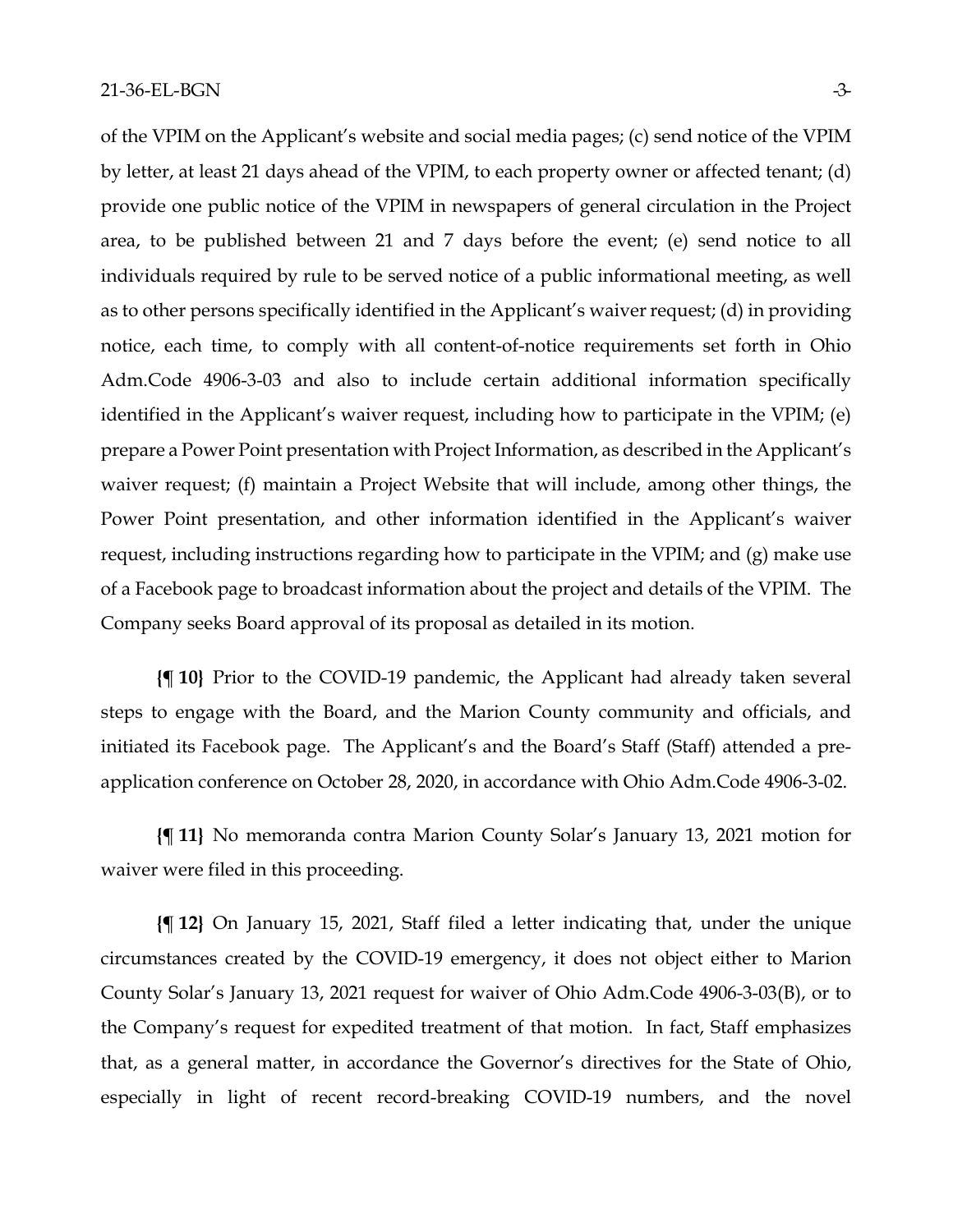circumstances facing the state and nation, not only does Staff not object to the requested waiver, but also encourages the use of a virtual public informational meeting, exclusively, as the means by which to satisfy the public meeting requirements of Ohio Adm.Code 4906- 3-03(B).

**{¶ 13}** Upon consideration of the unique circumstances of this case and the state of emergency, the administrative law judge (ALJ) finds that Marion County Solar's January 13, 2021 request to waive the requirement that the public information be held in-person in the area where the project is to be located is reasonable and should be granted on an expedited basis. However, while granting this limited waiver request, the ALJ further notes that the Board is not endorsing nor objecting to the actual manner in which the public information meeting is proposed to be held, as detailed in the motion and memorandum in support. If Marion County Solar wishes to proceed with planning and holding the public information meeting in the manner it proposes, it carries with it the risk associated with doing so. The ALJ encourages Marion County Solar to ensure that all those who may wish to participate in the company's planned meetings and calls, or who wish to access the other Project information resources, have the opportunity to do so, just as they would under normal circumstances. This must include the creation of a process by which members of the public may request reasonable accommodations to obtain access to the public information meetings and information. The details of this process, and all requests for accommodation received, should be forwarded to Staff upon receipt. Such shared information shall include any proposed resolutions from Marion County Solar.

### **{¶ 14}** It is, therefore,

**{¶ 15}** ORDERED, That Marion County Solar's January 13, 2021 motion for waiver be granted to the extent it is requesting to waive the Board's requirement that a public information meeting be held in-person in the area in which the project is to be located. It is, further,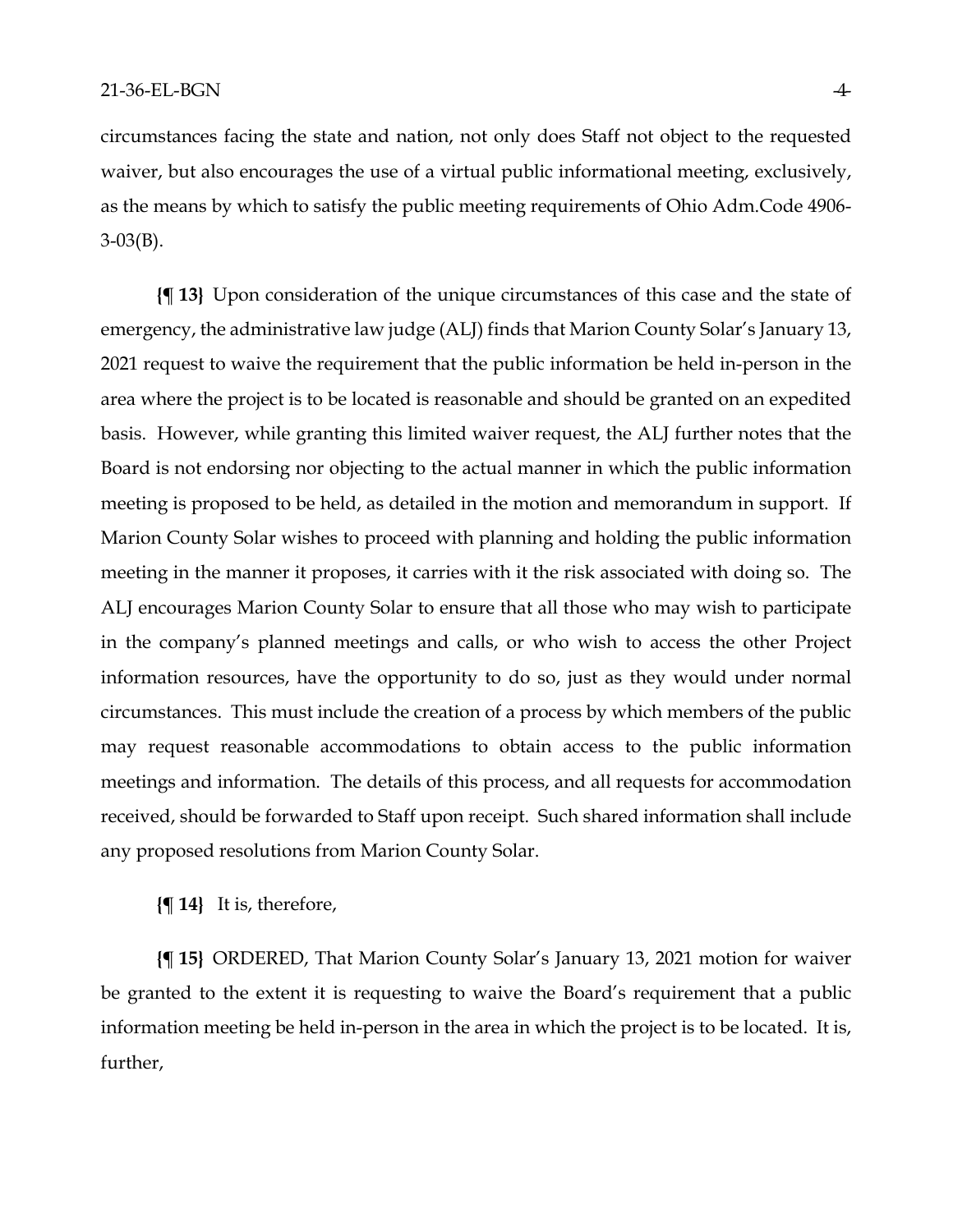**{¶ 16}** ORDERED, That a copy of this Entry be served upon all parties and interested persons of record.

# THE OHIO POWER SITING BOARD

*/s/ Daniel E. Fullin*

By: Daniel E. Fullin Administrative Law Judge

GAP/kck